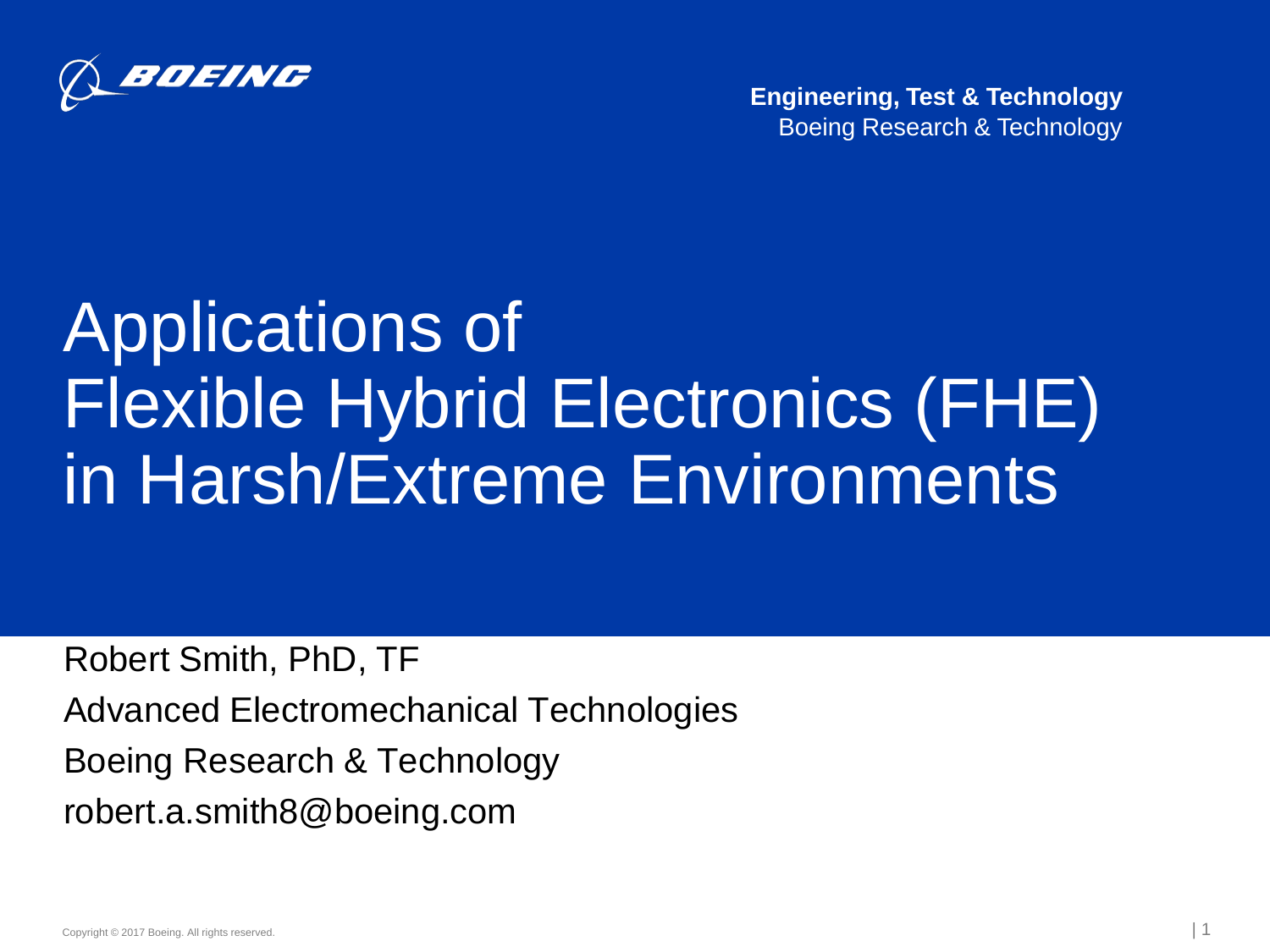#### **What is Boeing?**



1925: Boeing Air Transport enables cargo transport in the emerging Air industry

2017: Boeing is World's Largest Aerospace **Company** 



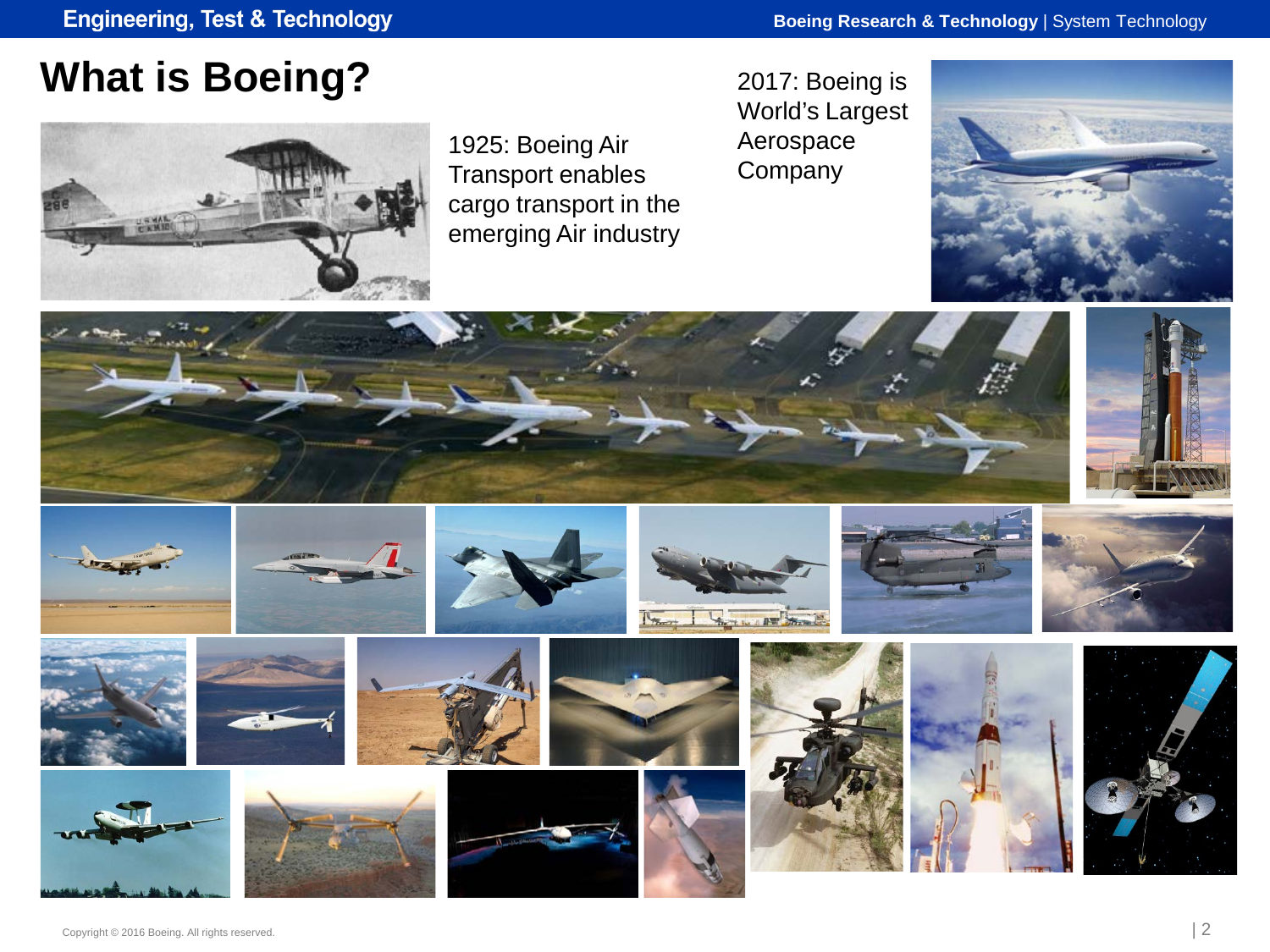#### **Engineering, Test & Technology**

#### **Potential Applications For Electronics In Harsh Environments**

- o Aircraft Engine Control Electronics (300-600°C)
- o Environment control systems
- Aircraft braking systems  $(-250^{\circ}C)$
- Embedded Sensors
- o Hypersonic Vehicles
- o Rocket Engines
- **Space Based Radar Applications**
- High Voltage Air/Spacecraft Bus Electronics
- Control Electronics For Harsh Environment Power **Converters**
- o Terrestrial Vehicles Operating In Desert Environments
- o Long Duration Space and CisLunar Missions
- o Industrial Applications in the Factory (Autoclaves, etc..)





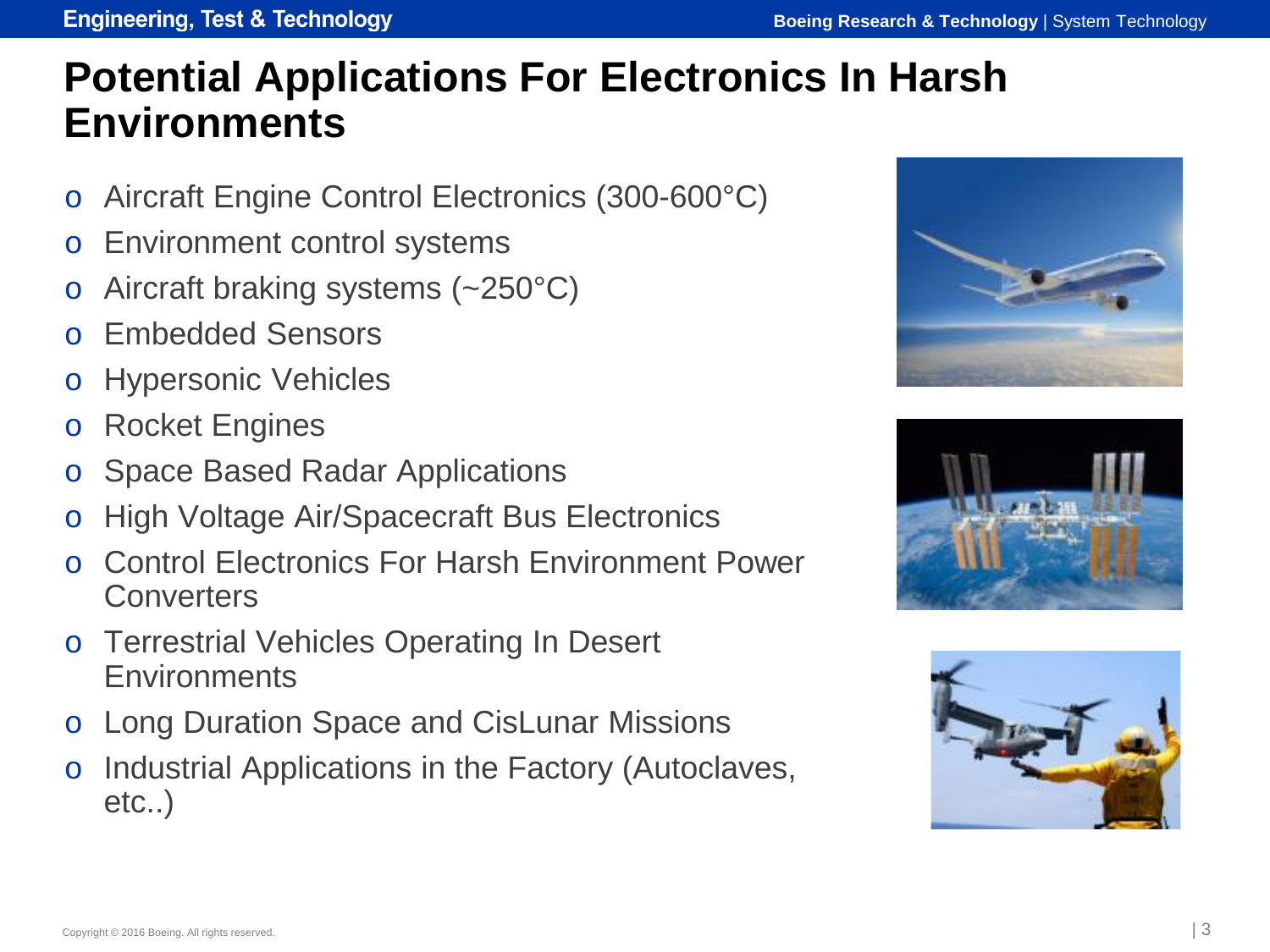Copyright © 2016 Boeing. All rights reserved.

#### **Engineering, Test & Technology**

#### **What Are Harsh/Extreme Environments?**

#### **Definition of Harsh Environments for Avionics**

- o Temperatures over 200°C
- o High Radiation Flux Density > Mrad
- o High Operating Voltages 10V 1000V
- o Mechanical vibrations

Transition Time to Altitude: 10 to 20 minutes Flight Altitudes: Drops 2°C per 1000 ft, However, speed creates compressibility that raises temp, Rain, Lightning, Winds, etc…

Take-off/Landing

Cold Desert Climate: -50°C to 10°C, Very Dry, High Pressure, Dynamic Fronts

MidWest Climate:  $-20$ <sup>o</sup>C to 40 $\degree$ C, Rain, Fog, Snow, Varying Pressure





Temperature range: -40<sup>o</sup>C to 85<sup>o</sup>C versus 0<sup>o</sup>C to 70<sup>o</sup>C for most commercially available solutions



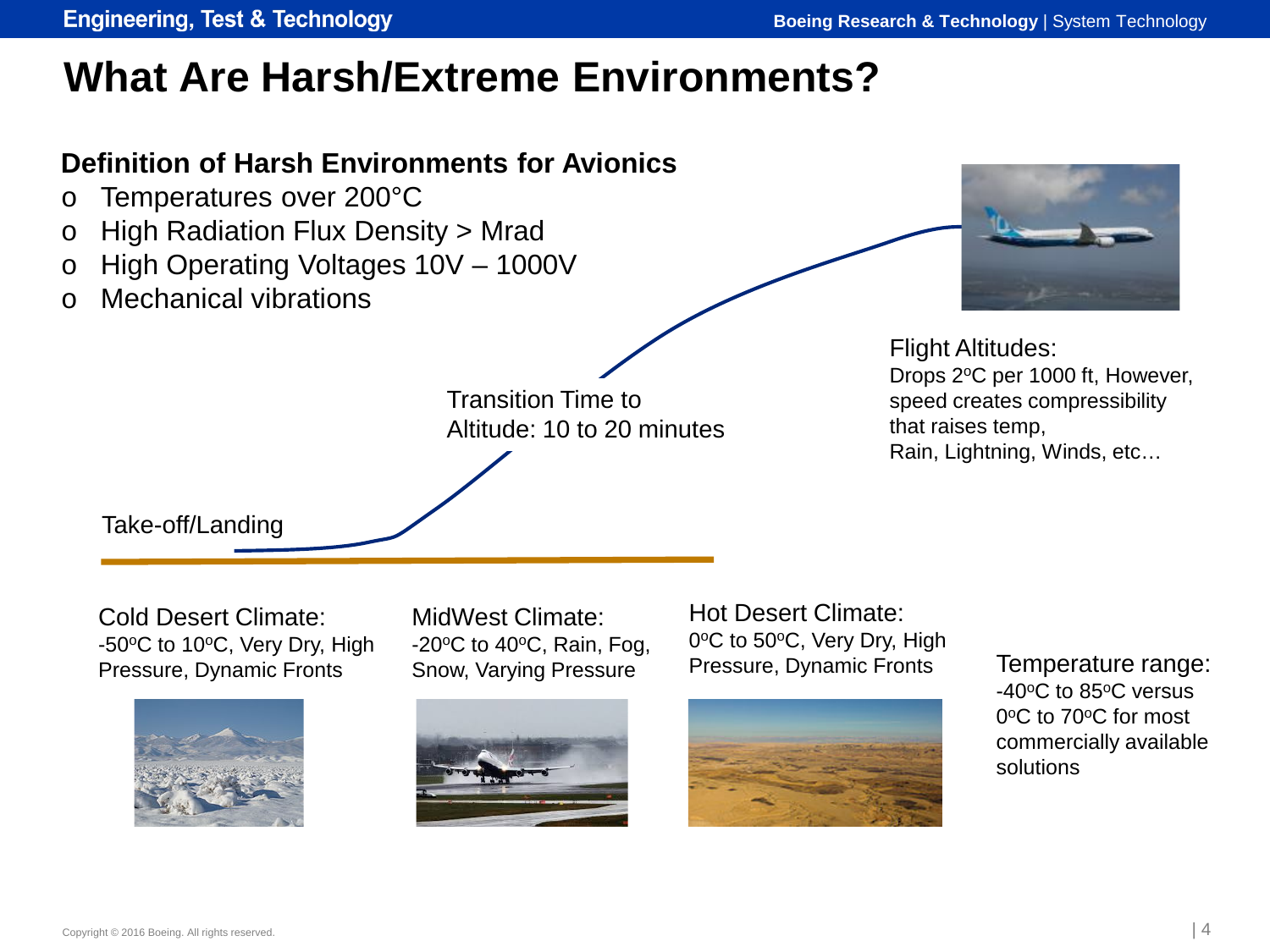**Engineering, Test & Technology** 

#### **Variations for Military Applications**

For Rotorcraft: The considered harsh environments are humidity, sand/dust, and salt spray fog mixed with various temperature levels

For Missiles: A harsh environments are humidity with various temperature levels and degradation of propellants

When systems are operating in these environments the removal of heat from electrical systems can be important





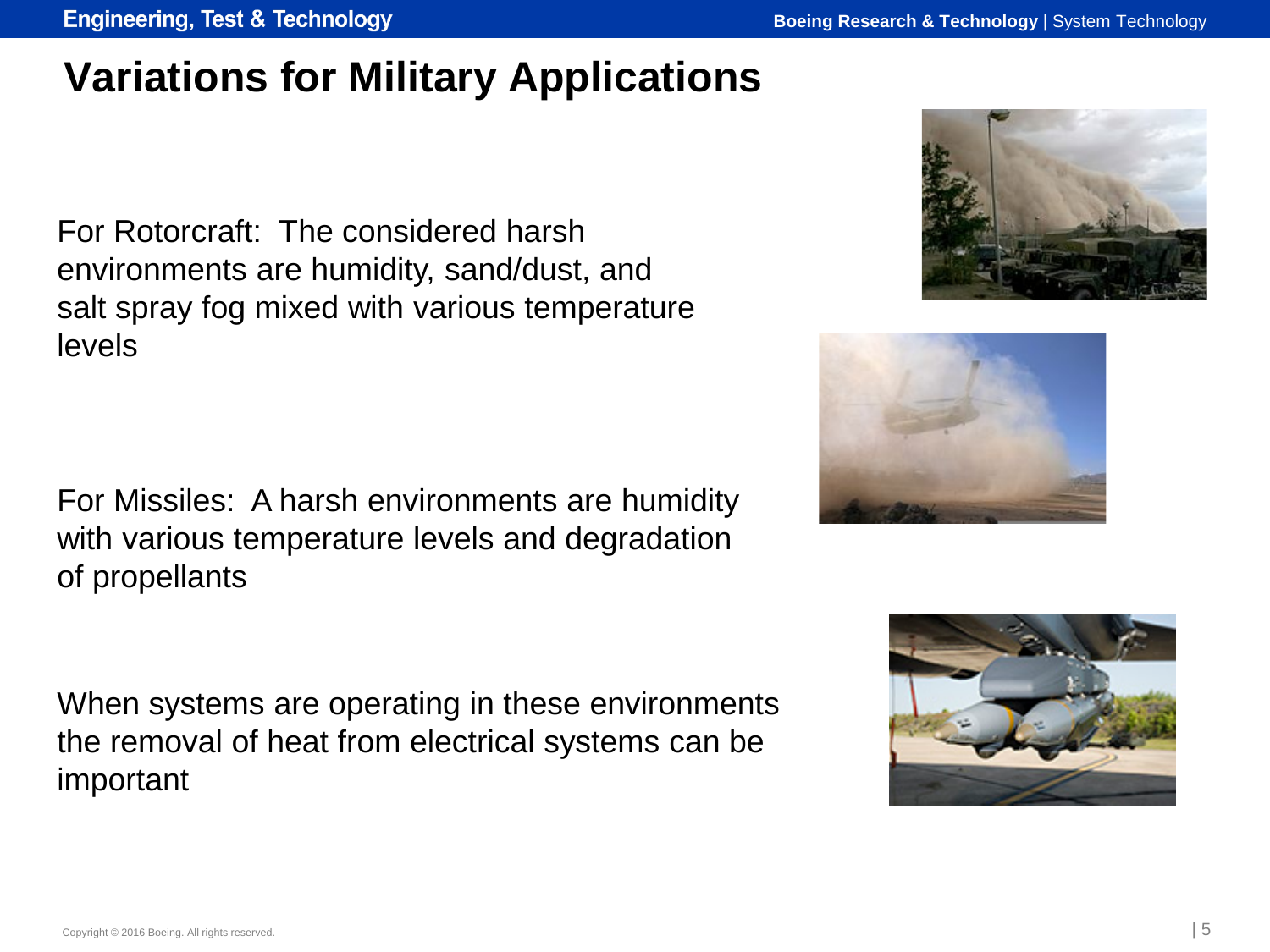## **For Space Exploration**

Missions in the central (equatorial) regions of the Moon: Limitations:

- o Daylight temperatures at lunar "noon"  $380K = 107^{\circ}C$
- o Temperatures at lunar "midnight"  $120K = -150^{\circ}C$

An Extreme Environment for rockets includes instrumentation that can operate at cryogenic temperatures, down to  $35K$  (-238 $^{\circ}$ C)

An Extreme Environment for Space Travel includes temperatures swings from  $120^{\circ}$ C to -150 $^{\circ}$ C depending on sun exposure



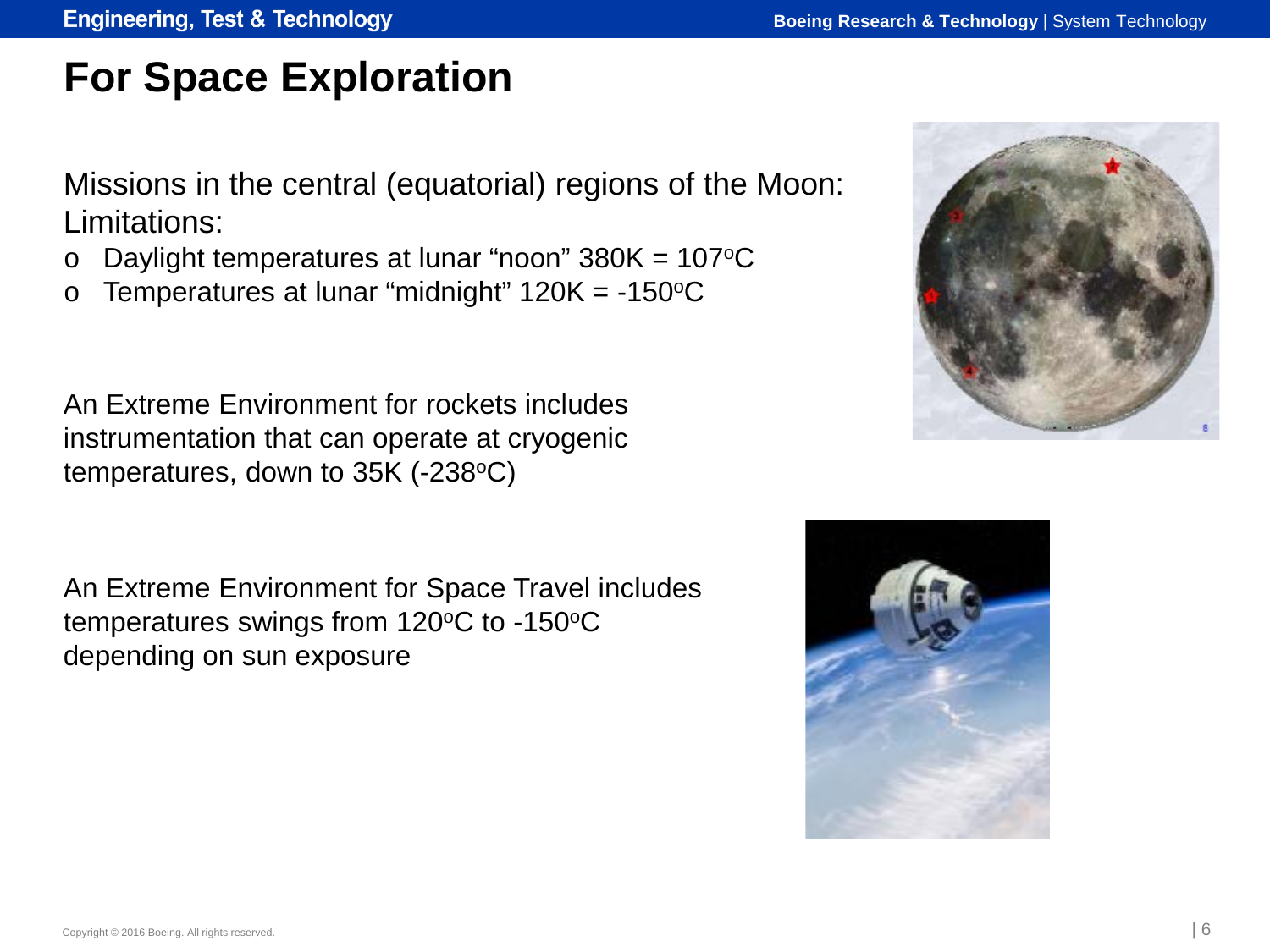# **Boeing Technology/Material Needs**

**Some of the Things Boeing is Seeking to Enhance with FHE:** 

- o **Knowledge of Corrosion Status in Materials**
- o **High Conductivity Materials**
- o **Fabrication of Large FHE Arrays/Systems**
- o **Robust Interconnects**
- o **Substrate Materials**
- o **Component Integration**